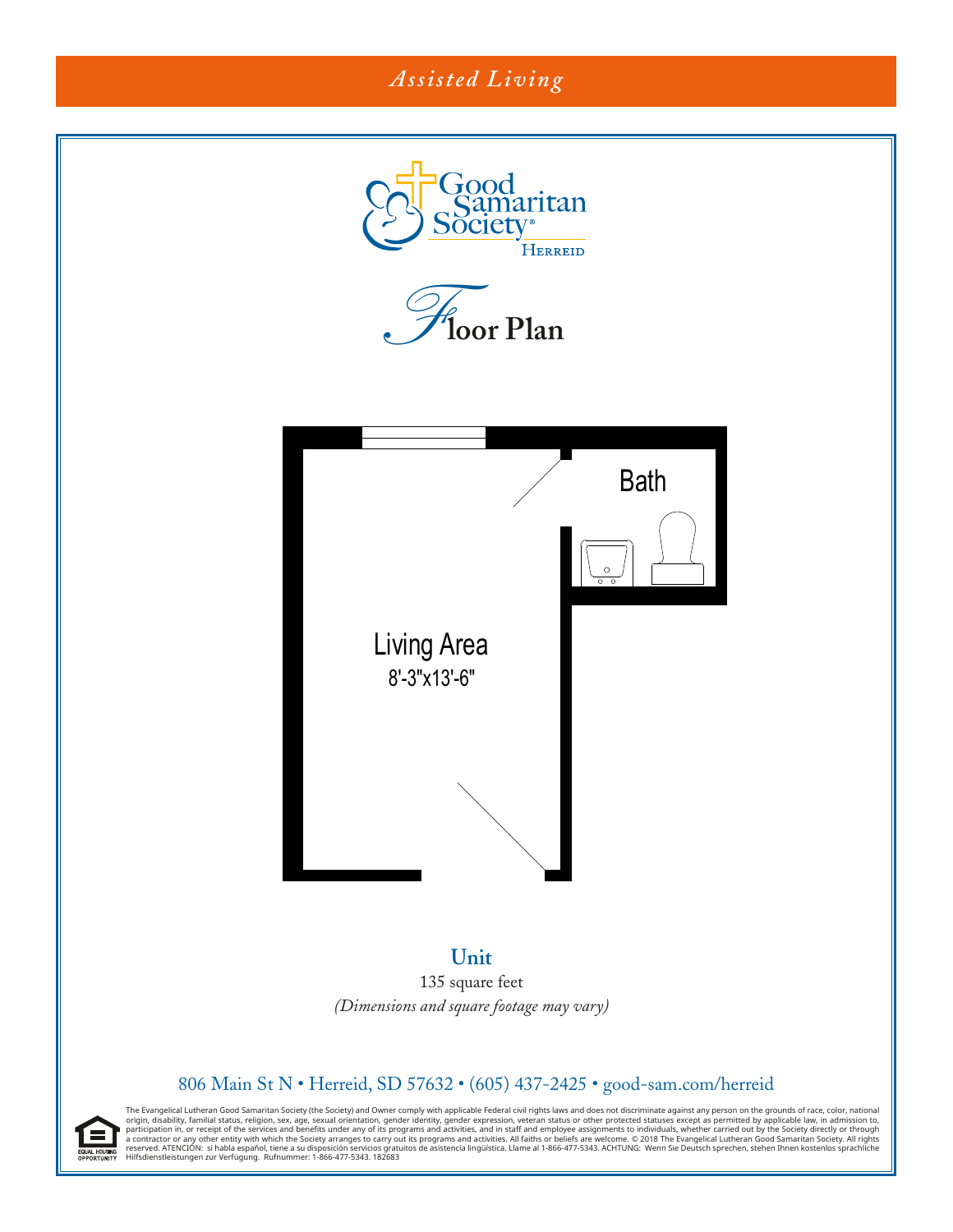

197 square feet (Dimensions and square footage may vary)

#### 806 Main St N • Herreid, SD 57632 • (605) 437-2425 • good-sam.com/herreid

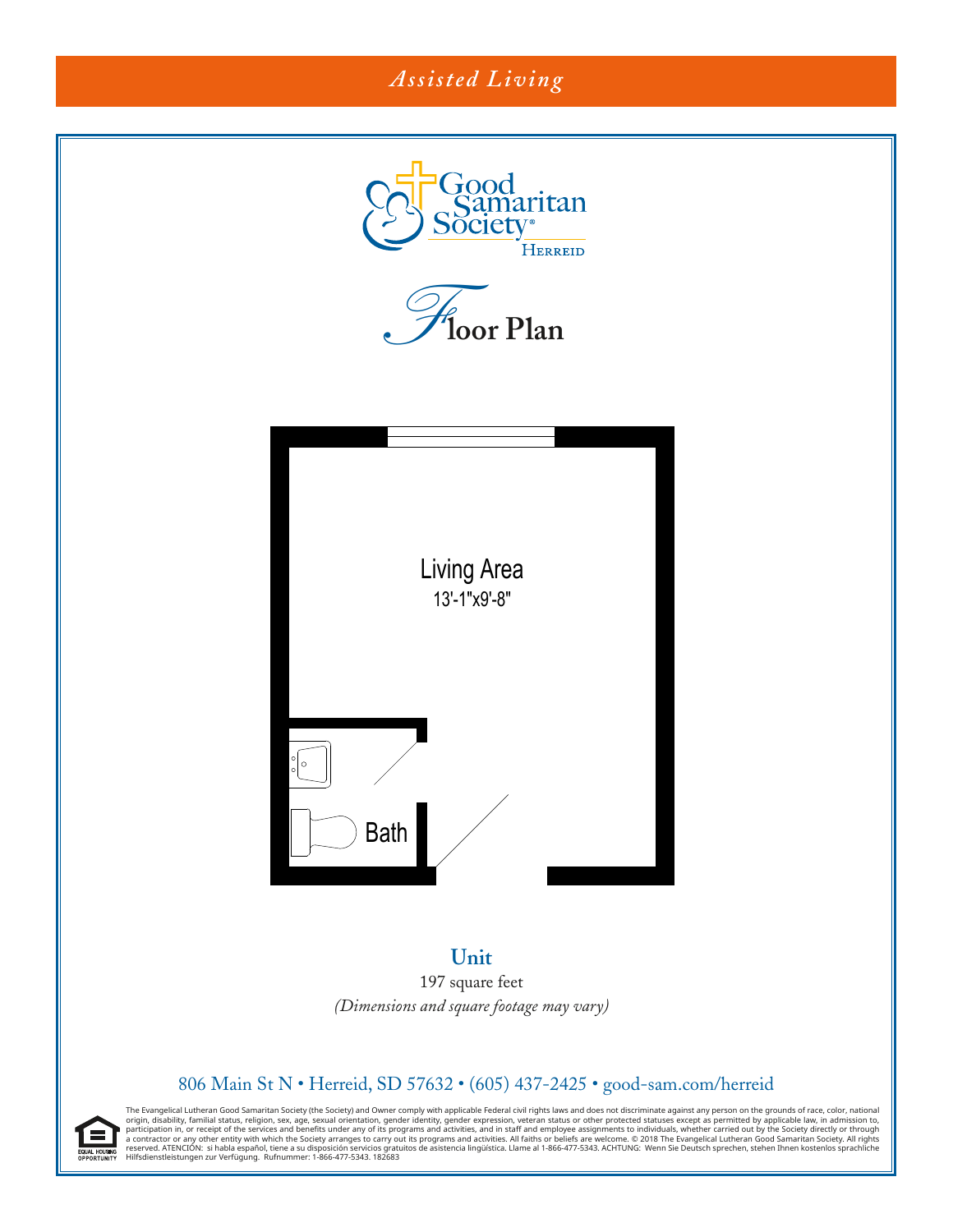

**Unit** 208 square feet *(Dimensions and square footage may vary)* 

#### 806 Main St N • Herreid, SD 57632 • (605) 437-2425 • good-sam.com/herreid

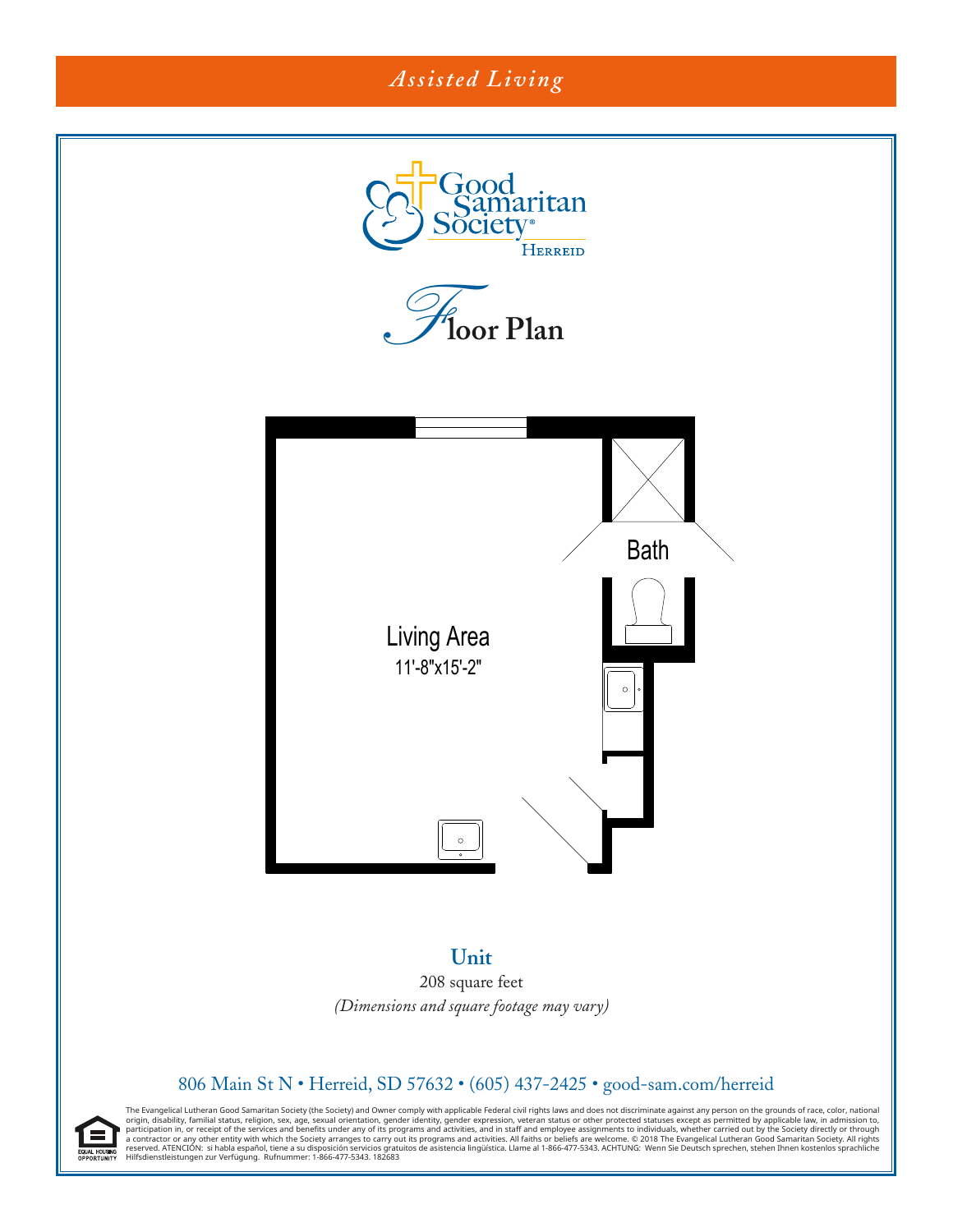# *Assisted Living*



**Unit** 209 square feet (Dimensions and square footage may vary)

#### 806 Main St N • Herreid, SD 57632 • (605) 437-2425 • good-sam.com/herreid

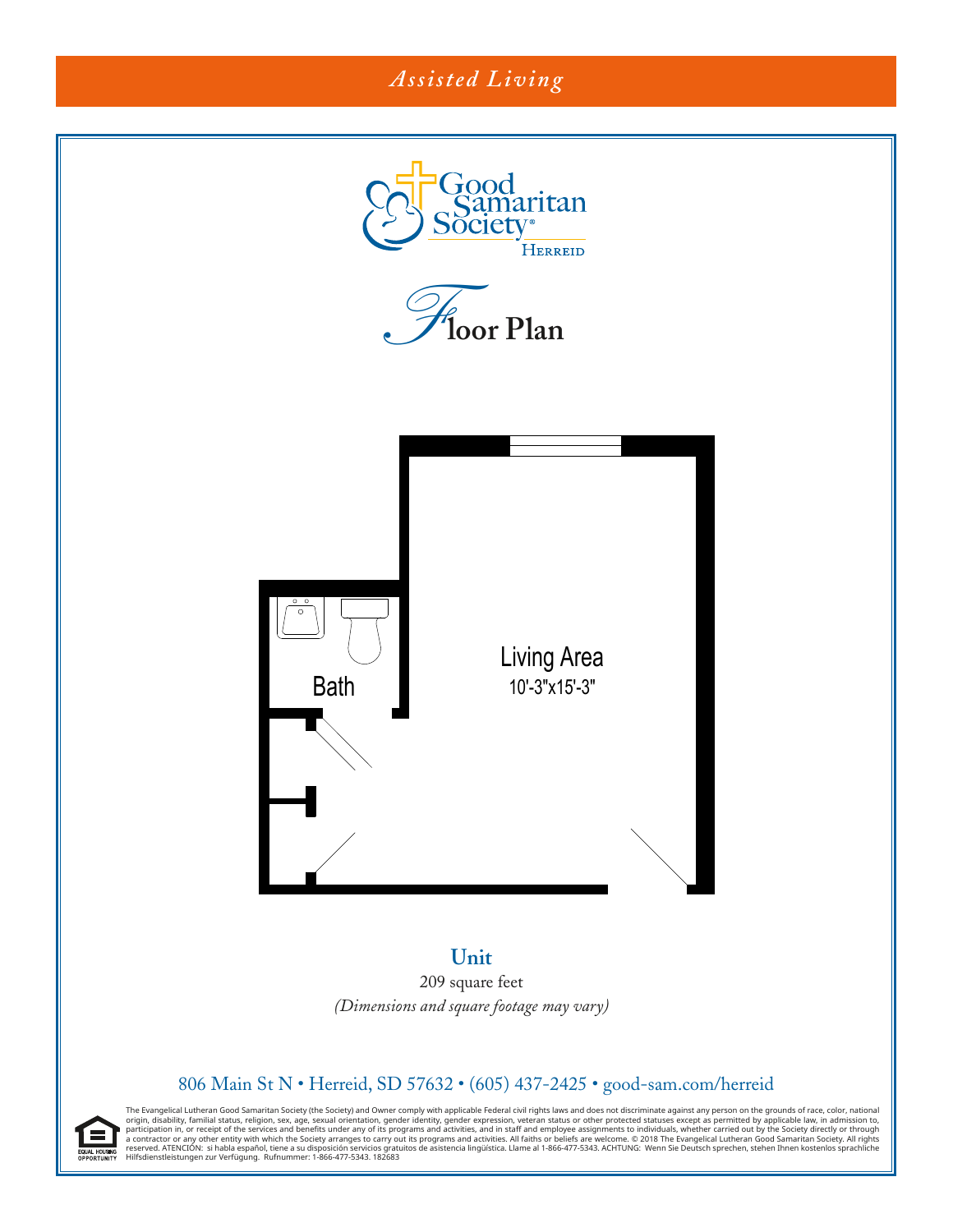

218 square feet *(Dimensions and square footage may vary)* Unit

## 806 Main St N · Herreid, SD 57632 · (605) 437-2425 · good-sam.com/herreid

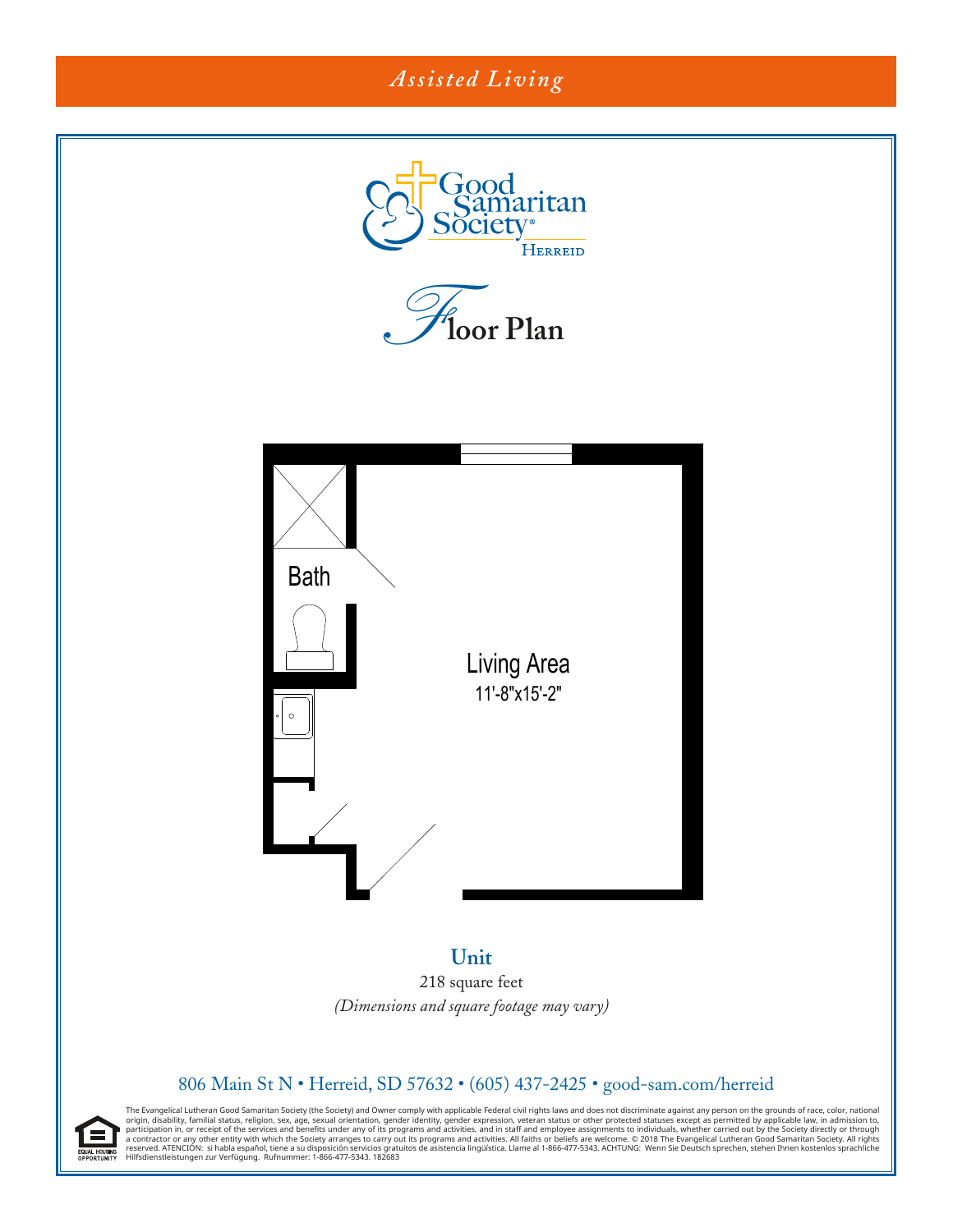# *Assisted Living* Good<br>Samaritan ociet **HERREID** *F***loor Plan** Bath Living Area 13'-4"x15'-2"

## **Unit** 272 square feet *(Dimensions and square footage may vary)*

Unit

## 806 Main St N · Herreid, SD 57632 · (605) 437-2425 · good-sam.com/herreid